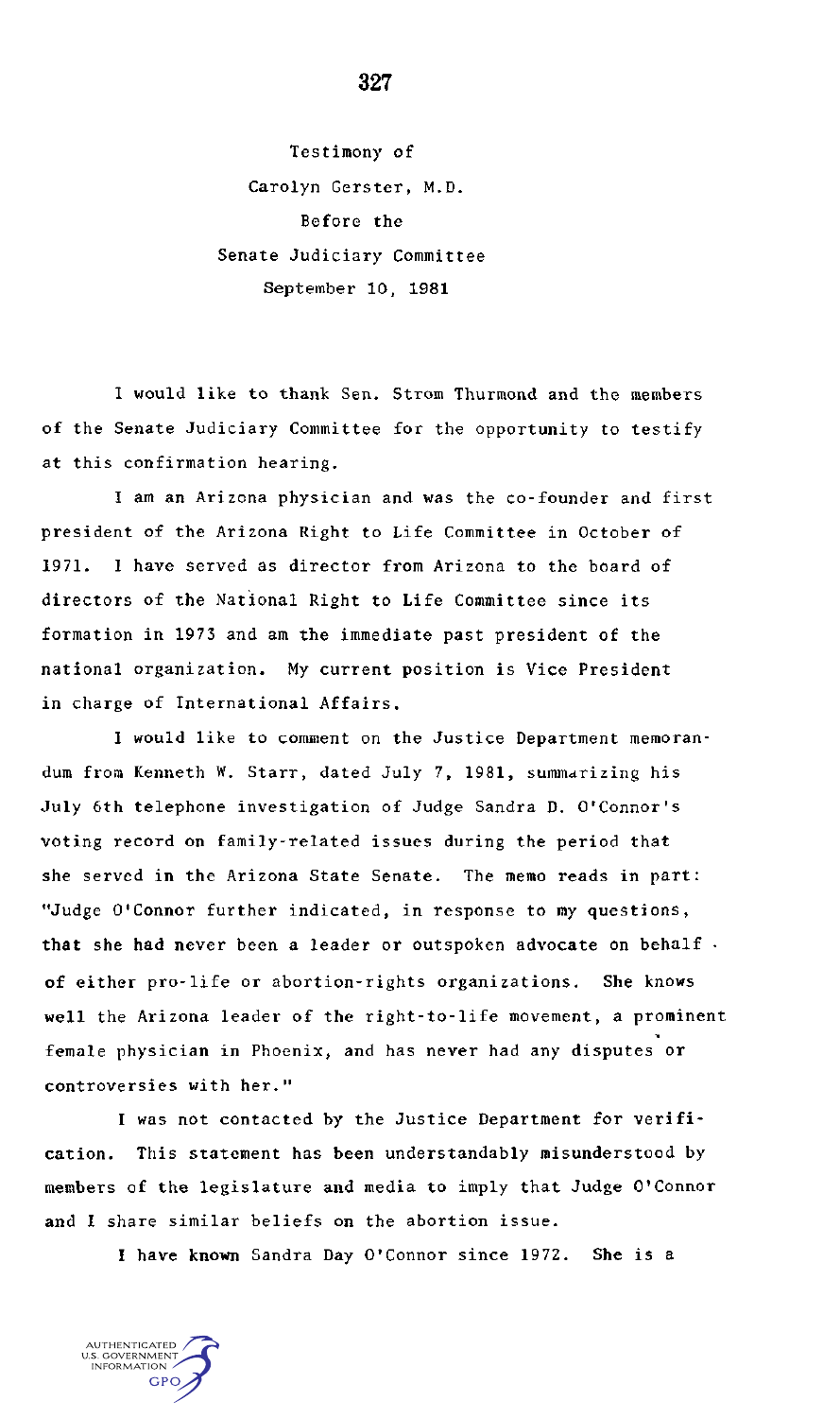gracious and a gifted lady. Quite apart from our social contact, however, we were in an adversary position during 1973 and 1974 due to Senator O'Connor's position on abortion-related legislation while she served as Senate majority leader.

The Justice Department memorandum is misleading and incomplete regarding Senator O'Connor's voting record from 1970 through 1974.

All of her votes cast on abortion-related bills during this period have been consistently supportive of legalized abortion with the possible exception of S.B. 1333 which allows physicians, medical personnel, and hospitals the right to refuse to participate in abortion procedures on moral or religious grounds. The bill was actually more related to freedom of conscience than to abortion, per se. The memo neglects to point out that S.B. 1333 passed unanimously (30 to 0) in the Senate, supported by those on both sides of the abortion debate.

In 1970, H.B. 20 proposed to remove all restrictions from abortions done by licensed physicians without regard to indication or duration of pregnancy. This bill, predating the 1973 Supreme Court decision by three years, would, if enacted, have allowed abortion on request to term, a radical concept even when compared to the most permissive of existing state laws in New York.

The Justice Department memo states that, "There is no record of how Senator O'Connor voted, and she indicated that she has no recollection of how she voted."

An article by Howard E. Boyce, Jr., appearing in the Arizona Republic on April 30, 1970, records the vote of all nine members of the Senate Judiciary Committee. Sen. O'Connor is recorded as casting one of the six votes for the bill, as she did in the Senate Rules Committee where the bill later failed to pass (Arizona Republic, May 1, 1970).

There were no votes cast by Senator U'Connor in 1971, as the two proposed abortion bills, H.B. 51 and S.B. 123, were sent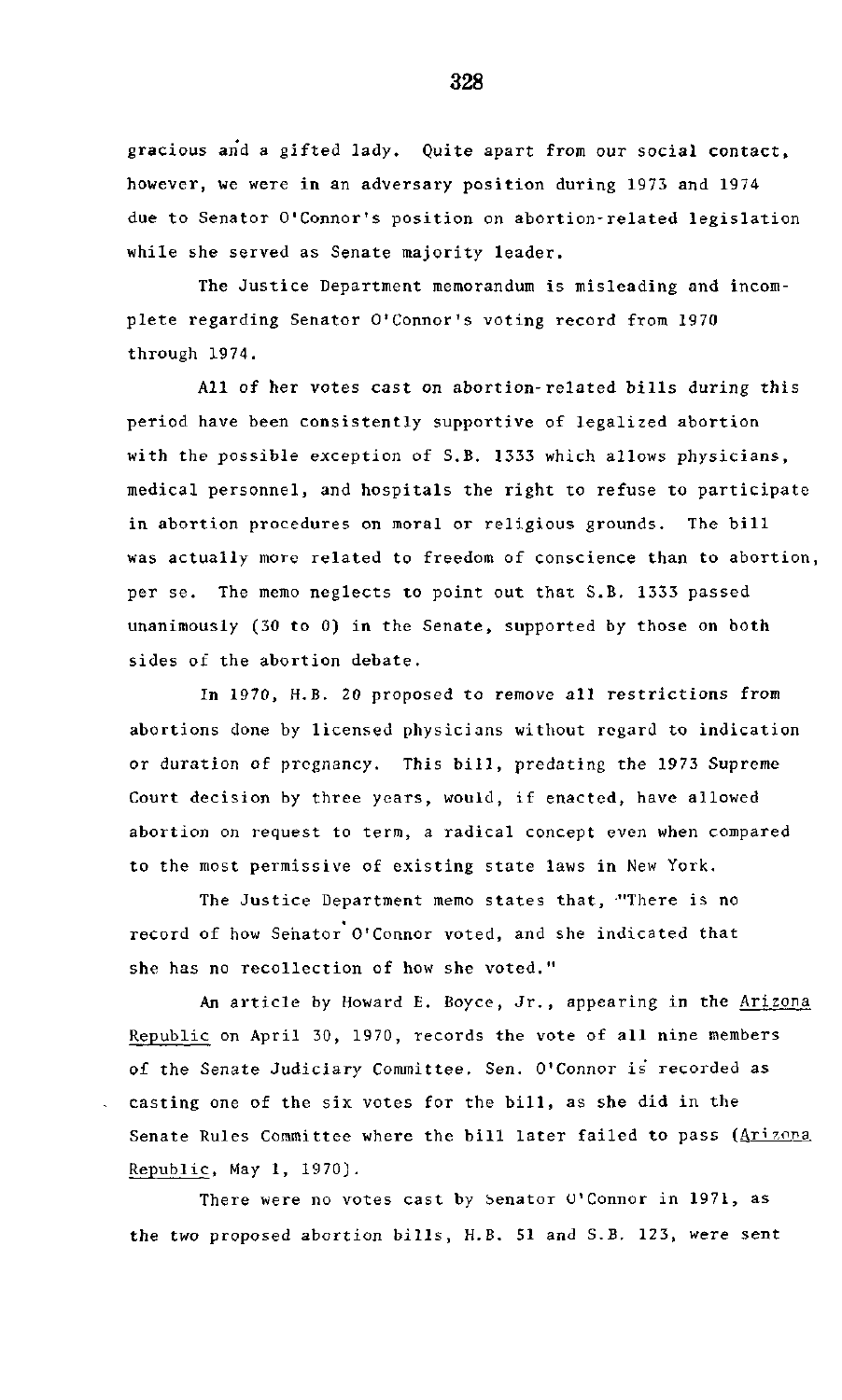to **the** Senate Public Health and Welfare Committee where they failed to pass."

In 1972, no abortion-related legislation was introduced, as the legislative route was abandoned by abortion advocates in favor of the judiciary. (The Arizona abortion law was upheld as constitutional on appeal).

In 1973, Senator O'Connor co-sponsored the Family Planning Act (S.B. 1190) which, as originally worded, would have furnished "all medically acceptable family planning methods and information to anyone regardless of age," without parental consent. A state or county physician could refuse to provide "service" on "medical grounds."

The Justice Department memo states that, "The bill made no express mention of abortion and was not viewed by then Senator O'Connor as an abortion measure.... She recalls no controversy with respect to the bill and is unaware of any hearings on the proposed measure."

In 1973, abortion certainly was regarded by many as a "medically acceptable method of family planning" and was so regarded by several state senators as well as the Arizona Republic (see attached Senate Public Health and Welfare minutes and Arizona Republic editorial of March 5, 1973).

S.B. 1190 passed Public Health and Welfare Committee but was held up in Rules Committee. Contrary to the Justice Department memo, hearings were held and the bill certainly was regarded as controversial.

On May 9, 1974, Senator O'Connor was one of nine senators voting against S.B. 1245 after an amendment had been added in the House "prohibiting certain abortions at educational institutions under jurisdiction of the board of regents." Senator O'Connor's vote is explained in the memo as being "on the ground that the Arizona Constitution forbade enactment of legislation treating unrelated subject matters... Her reasons for so voting are nowhere stated on the record."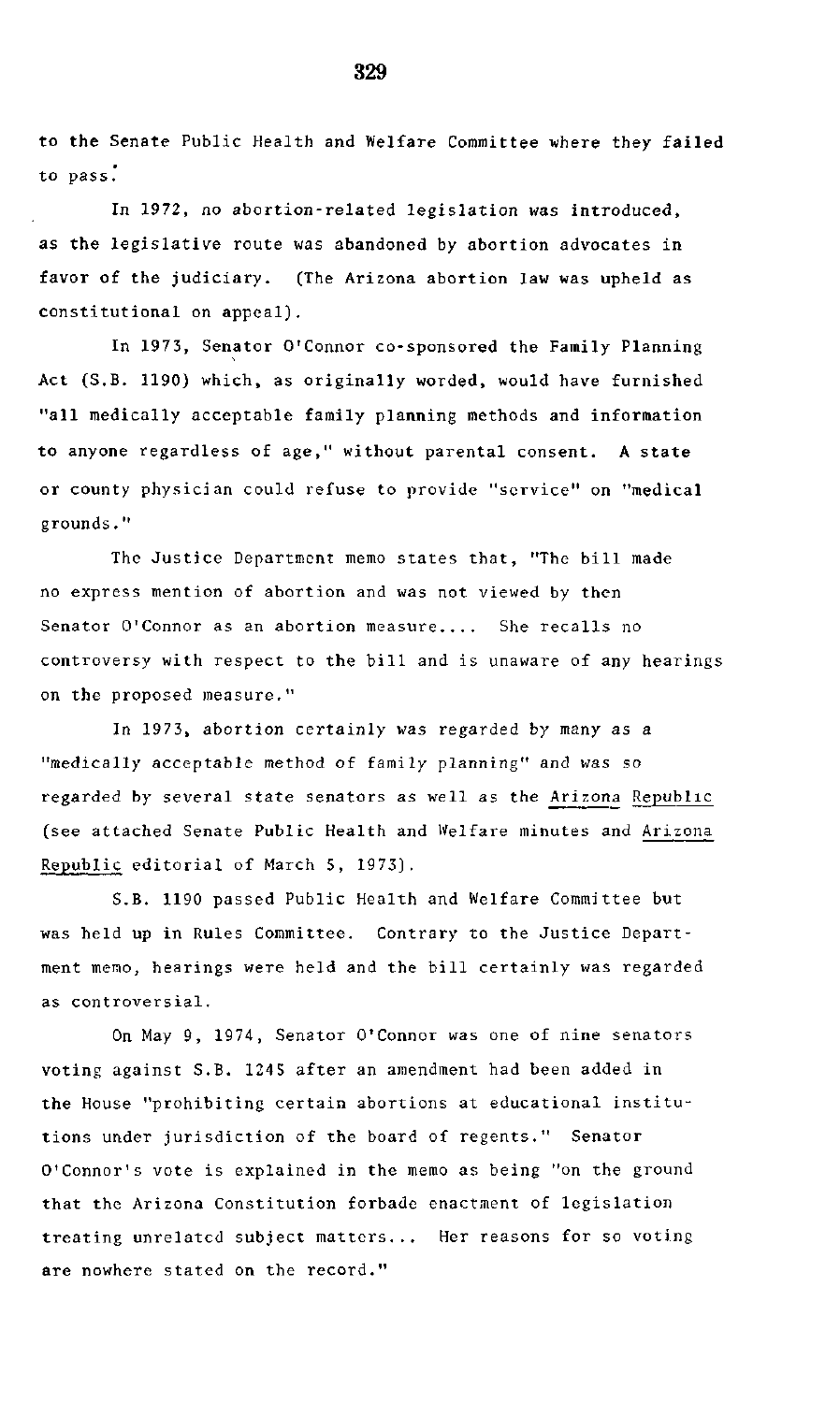In **the** August 1981 "First Monday," the publication of **the** Republican National Committee, and in a August 3rd letter **from the White** House to Mrs. Marie Craven of Chicago, Illinois, S.B. 1245 was cited as the only example of Mrs. O'Connor's voting record on abortion-related subjects. The letter erroneously stated that the bill was "turned down" by the Senate because the amendment was unrelated. Actually, S.B. 1245 passed 20 to 9, with one member absent. The amendment was not ruled to be non-germaine.

The most important piece of pro-life legislation is totally omitted from Mr. Starr's memorandum.

In 1974, after a rally of over 10,000 Arizonans and the submission of 35,000 names of registered voters favoring the measure, House Memorial 2002 passed the Arizona House of Representatives by a 41 to 18 vote. The memorial would have petitioned the U.S. Congress to pass a Human Life Amendment to the Constitution restoring legal protection to the unborn child except where the mother's life was in jeopardy.

H.B. 2002 passed the Senate Judiciary by a 4 to 2 vote. Sandra O'Connor is reported in the April 23, 1974, Phoenix Gazette as voting against it even after amended to include rape and incest in addition to life of the mother.

On May 7, 1974, a Phoenix Gazette article quoted Sandra O'Connor as follows: "I'm working hard to see to it that no matter what the personal views of people are, the measure doesn't get held up in our caucus." On May 15, 1974, H.R. 2002 failed to pass the majority caucus by one vote. Sen. Trudy Camping, a member of the Caucus, has submitted a notarized statement that Sen. O'Connor voted against the memorial.

The President's personal assurance to me on January 17, 1980, at the Hilton Hotel in Rye, New York, was reiterated in the 1980 Republican platform, as "We will work for the appointment of judges at all levels of the judiciary who respect traditional family values and the sanctity of innocent human life."